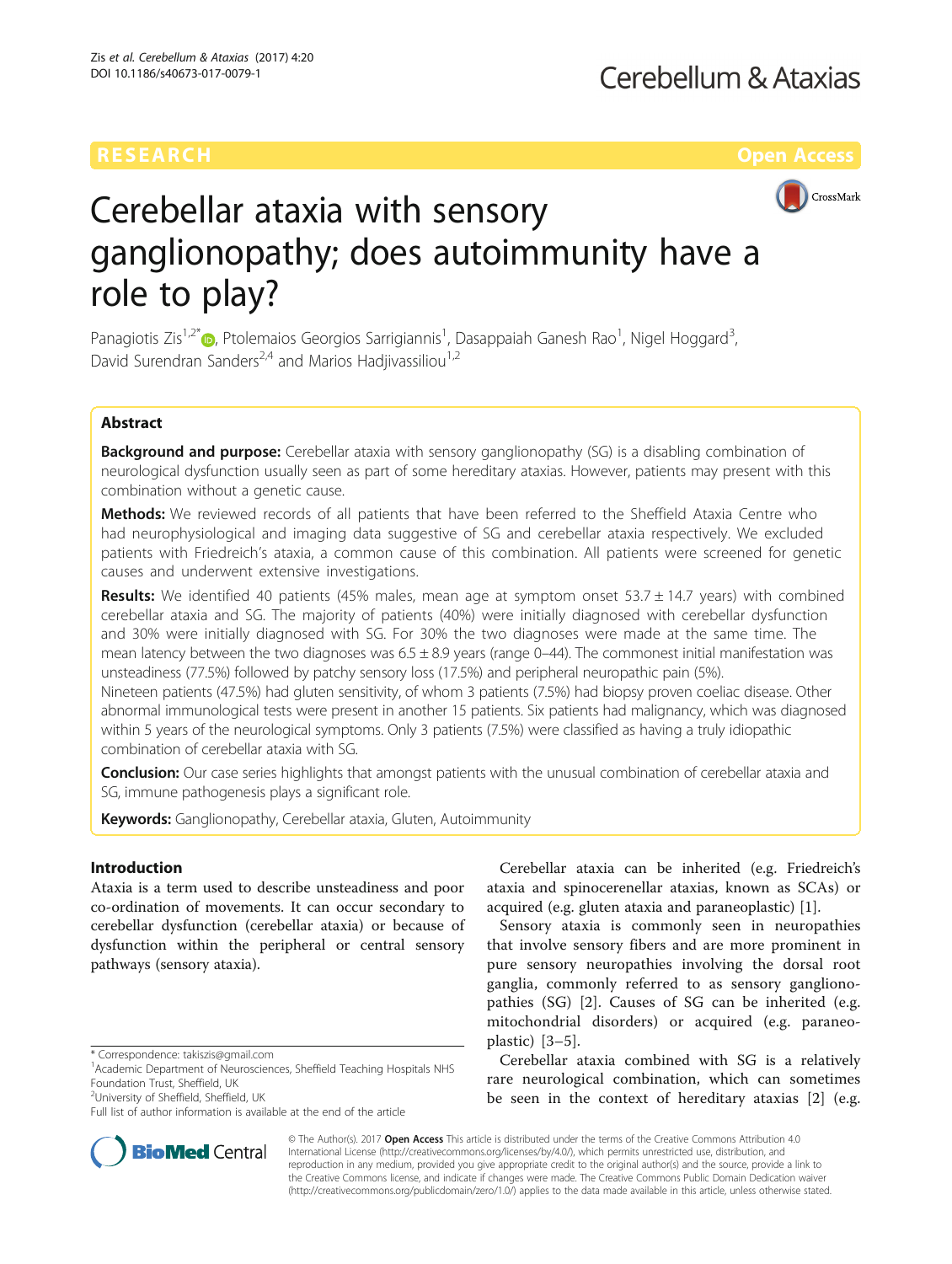Friedreich's ataxia and SCA4, mitochondrial disease and Cerebellar ataxia, neuropathy and vestibular areflexia syndrome (CANVAS) [[6\]](#page-8-0)) or as a result of exposure to toxins (e.g. amiodarone [\[7](#page-8-0)]).

We present a case series of patients with this unusual combination, in an attempt to shed light into possible underlying aetiology.

# Methods

# Standard protocol approvals, registrations, and patient consents

This is a retrospective observational case series of patients regularly attending the Ataxia clinic based at the Royal Hallamshire Hospital (Sheffield, UK). The South Yorkshire Research Ethics Committee has confirmed that no ethical approval is indicated given that all investigations were clinically indicated and did not form part of a research study.

# Patient selection

All recruited patients had clinical and neuroimaging evidence of progressive cerebellar dysfunction as well as clinical and neurophysiological evidence of SG.

# Neurophysiological assessments

All patients underwent detailed nerve conduction studies including median (sensory and motor), ulnar (sensory and motor), superficial radial (sensory), sural (sensory), superficial peroneal (sensory) and tibial (motor). All sensory nerve conduction studies were performed bilaterally. On all occasions supramaximal stimulation of the nerves was performed.

The diagnosis of SG was based on the established diagnostic criteria [\[8, 9](#page-8-0)]. Clinically patients that presented with signs and symptoms of patchy sensory symptoms and reduced or absent tendon reflexes underwent nerve conduction studies. SG was confirmed electrophysiologically with complete absence of sensory nerve action potentials (SNAPs) or asymmetrical sensory fiber involvement (asymmetrical SNAPs) with no motor involvement.

# Neuroimaging assessments

All patients underwent a magnetic resonance imaging (MRI) of the brain and a magnetic resonance spectroscopy (MRS) of the cerebellum. The latter technique is validated and is used to determine the presence of cerebellar dysfunction, even in the absence of cerebellar atrophy [[10\]](#page-8-0). We measured the N-acetyl-aspartate/creatine (NAA/Cr) ratios in the vermis and the cerebellar hemispheres. Only patients with cerebellar atrophy and/or abnormal NAA/Cr ratios in either the vermis or the hemispheres and/or

cerebellar atrophy in the MRI where considered as having cerebellar dysfunction.

# Serologic testing

Serological testing was performed and included extensive testing for possible acquired causes of cerebellar ataxia and sensory ganglionopathy. Human leukocyte antigen (HLA) typing was performed by the regional blood-transfusion service.

# Genetic testing

Patients with early onset cerebellar ataxia and/or family history of ataxia were tested genetically for possible genetic causes. A muscle biopsy was done in patients with a suspected mitochondrial disease. By default we did not include in this case series patients with Friedreich's ataxia (FA) as this is a well known cause of this combination of neurological deficits.

# Enteropathy

Patients with gluten sensitivity underwent gastroscopy and duodenal biopsy to establish the presence of enteropathy. All biopsies were histologically assessed for evidence of enteropathy (triad of villous atrophy, crypt hyperplasia, and increase in intraepithelial lymphocytes).

# Statistical analysis

A database was developed using the statistical software package SPSS (version 23.0 for Macintosh). Descriptive statistics were examined for each variable.

# Results

# Clinical characteristics

We identified 40 patients (45% males) with combined cerebellar ataxia and sensory ganglionopathy. Mean age at onset of the symptoms was  $53.7 \pm 14.7$  years (range 8–80) and mean age at first presentation was  $56.6 \pm$ 13.5 years (range 14–81). At presentation, the majority of patients (40%) were diagnosed with cerebellar ataxia and 30% were diagnosed with SG. For 30% the two diagnoses were made at the same time. The mean latency between the two diagnoses was  $6.5 \pm 8.9$  years (range 0– 44). The commonest initial manifestation was unsteadiness (77.5%) followed by patchy sensory loss (17.5%) and peripheral neuropathic pain (5%).

# Neurophysiology

Sixteen patients (40%) had absent SNAPs, whereas the rest had asymmetrical SNAPs. No patients had abnormal compound muscle action potentials (CMAPs). Table [1](#page-2-0) summarizes the neurophysiological characteristics of a typical patient with asymmetrical SNAPs (Patient 1) and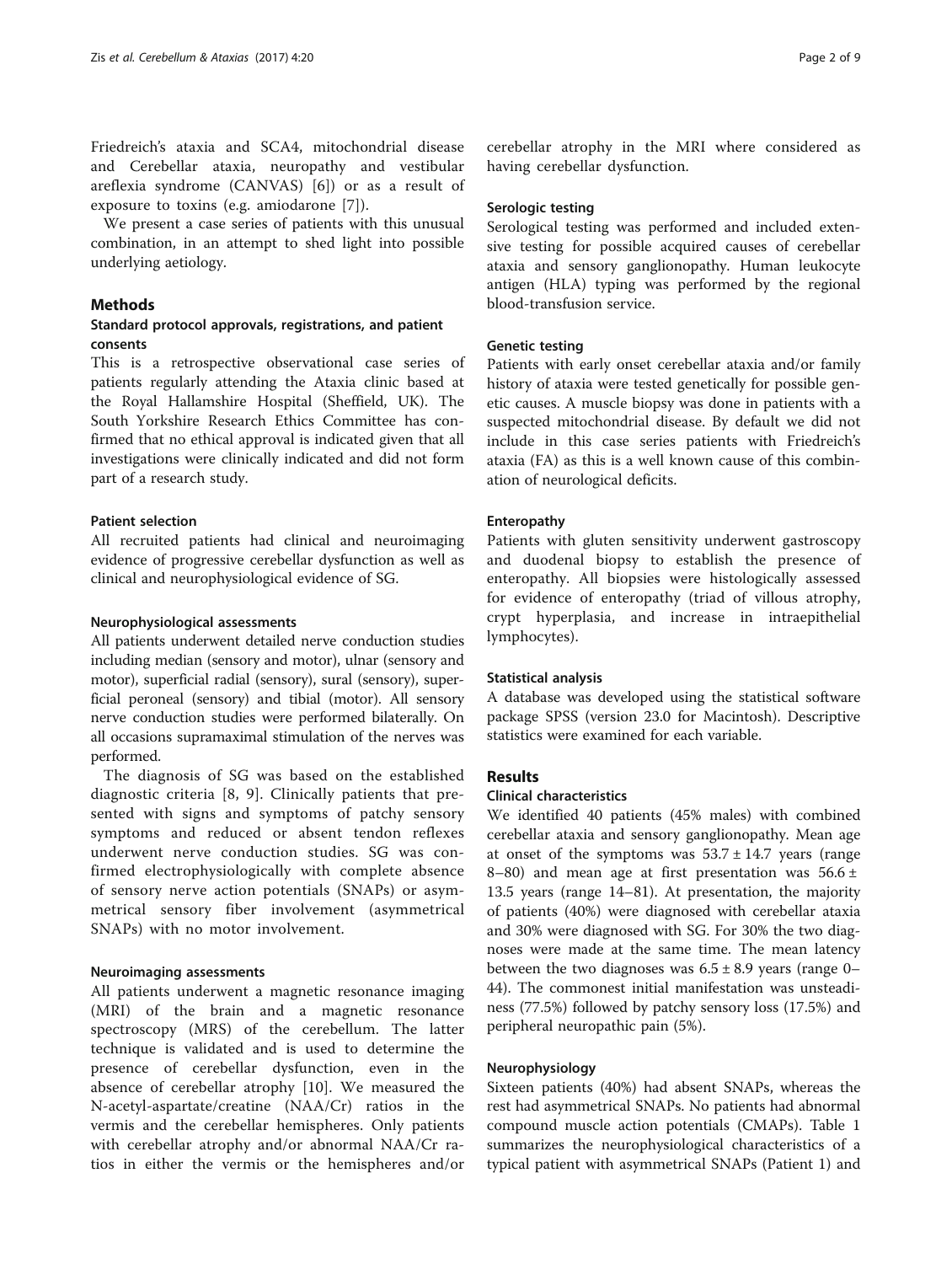<span id="page-2-0"></span>

|                                             | Ulnar (ADM)                                                             |                                                                                                                      |                                  |                                            |                                |                                           |                                  |                                 |                                       |                                       |                                         |                                                                                                                                                                                                             |
|---------------------------------------------|-------------------------------------------------------------------------|----------------------------------------------------------------------------------------------------------------------|----------------------------------|--------------------------------------------|--------------------------------|-------------------------------------------|----------------------------------|---------------------------------|---------------------------------------|---------------------------------------|-----------------------------------------|-------------------------------------------------------------------------------------------------------------------------------------------------------------------------------------------------------------|
|                                             | CMAP                                                                    | CMAP<br>Tibial                                                                                                       | Median<br><b>SNAP</b>            |                                            | <b>SNAP</b><br>Ulnar           |                                           | Radial<br><b>SNAP</b>            |                                 | <b>SNAP</b><br>Sural                  |                                       | Superficial Peroneal<br><b>SNAP</b>     |                                                                                                                                                                                                             |
| $\widehat{\epsilon}$                        |                                                                         | $\widehat{\mathfrak{E}}$                                                                                             | $\mathfrak{E}$                   | $\ominus$                                  | $\mathfrak{E}$                 | $\ominus$                                 | $\mathfrak{E}$                   | $\ominus$                       | $\mathfrak{E}$                        | Э                                     | E                                       | e                                                                                                                                                                                                           |
| Amplitude 14.1 mV                           | $10.7 \text{ mV}$                                                       | $\geq$<br>92                                                                                                         | $17.4 \mu$                       | $6.1 \text{ m}$                            | $3.1 \text{ }\mu\text{V}$      | 5.7 µV                                    | $18.4 \text{ }\mu\text{V}$       | $12.4 \mu$                      | 21.5 µV                               | $12.8 \text{ }\mu\text{V}$            | 7.7 µV                                  | $3.4. \mu V$                                                                                                                                                                                                |
| Conduction 60 m/s<br>velocity (Elbow-Wrist) | $e$ lbow -<br>70 m/s<br>(Above<br>elbow –<br>60 m/s<br>(Below<br>Wrist) | $\gtrapprox$                                                                                                         | 56 m/s<br>(Digit III –<br>Wrist) | $\mid$<br>(Digit III -<br>Wrist)<br>60 m/s | 58 m/s<br>(Digit V –<br>Wrist) | (Digit V-<br>$57 \, \text{m/s}$<br>Wrist) | 58 m/s<br>(Forearm-<br>Snuff Box | Snuff Box<br>Forearm-<br>55 m/s | Calf - lateral<br>malleolus<br>48 m/s | Calf - lateral<br>malleolus<br>48 m/s | $Leg - Dorsum$<br>of the foot<br>48 m/s | $Leg - Dorsum$<br>of the foot<br>47 m/s                                                                                                                                                                     |
|                                             |                                                                         | $\sum_{i=1}^{n}$                                                                                                     | $\widetilde{\Xi}$                | $\frac{\alpha}{2}$                         | $\frac{\alpha}{2}$             | $\frac{\alpha}{2}$                        | $\frac{\alpha}{2}$               | $\frac{\alpha}{2}$              | $\frac{\alpha}{2}$                    | $\frac{\alpha}{2}$                    | $\widetilde{\Xi}$                       | $\widetilde{\Xi}$                                                                                                                                                                                           |
| (Elbow-Wrist)                               |                                                                         |                                                                                                                      | $\lessapprox$                    | $\frac{4}{2}$                              | ₹                              | $\frac{4}{2}$                             | $\frac{4}{2}$                    | $\frac{4}{2}$                   | $\frac{4}{2}$                         | ₹                                     | ₹                                       | ≸                                                                                                                                                                                                           |
|                                             |                                                                         | elbow –<br>elbow -<br>59 m/s<br>(Above<br>6.3 mV<br>48 m/s<br>(Below<br>below<br>elbow)<br>elbow)<br>below<br>Wrist) | ¥<br>SÕ                          |                                            |                                |                                           |                                  |                                 |                                       |                                       |                                         | MCS nerve conduction studies, CMAP compound muscle action potential, SMAP sensory nerve action potential, ADM abductor digiti minimi, R right, L left, MC not checked, MR not recordable, MA not applicable |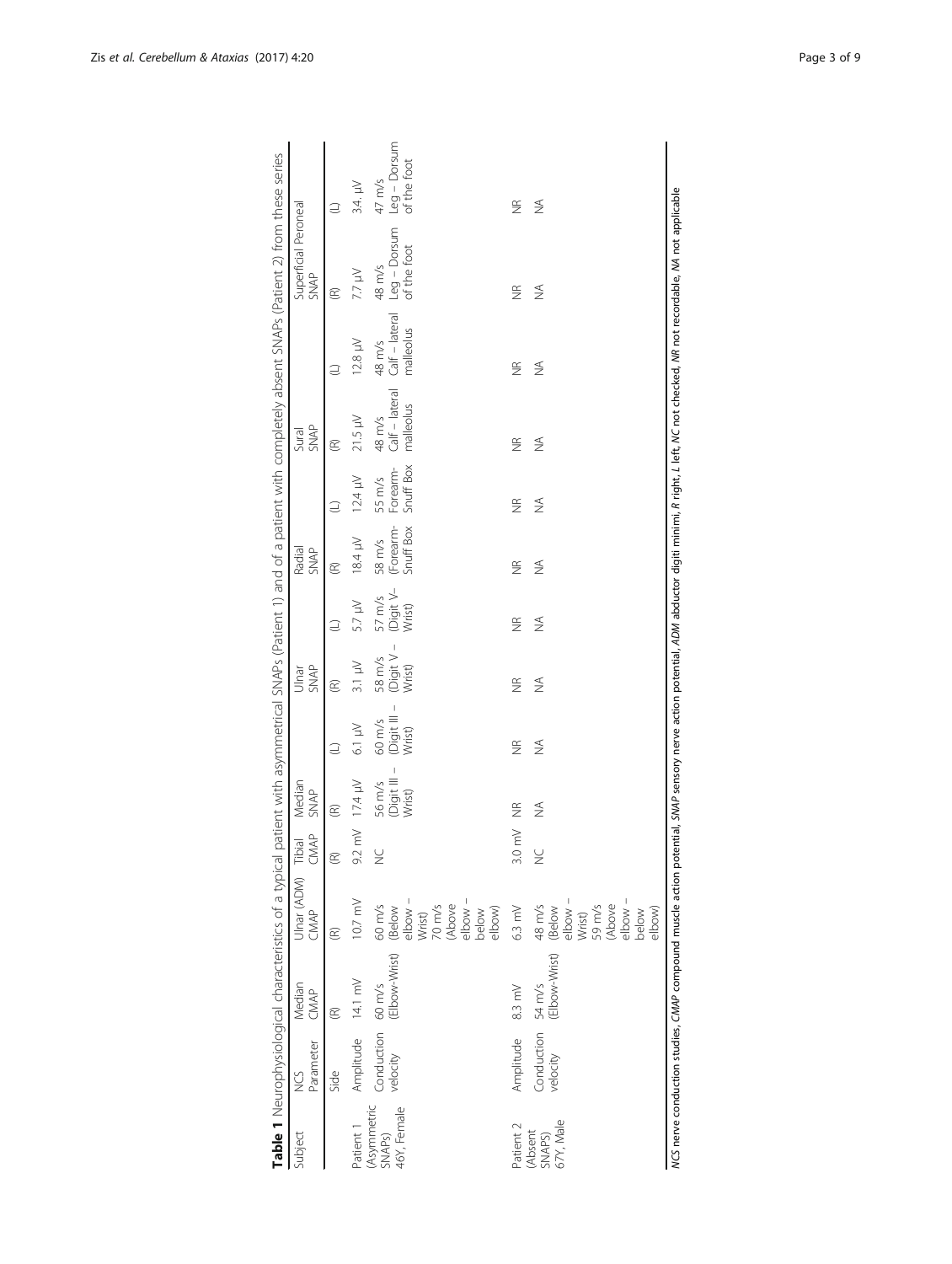of a patient with completely absent SNAPs (Patient 2) from these series.

#### Neuroimaging characteristics

All patients had abnormal MRS at diagnosis. Fifteen patients (37.5%) had low NAA/Cr ratio only in the vermis (<0.96) and 6 patients (15%) had low NAA/Cr ratio only in the hemispheres  $\left(\langle 1 \rangle \right)$ . Nineteen patients (47.5%) had low NAA/Cr ratio in both the vermis and the hemispheres. Only 55% of the patients had cerebellar atrophy in the initial MRI.

#### Evidence of autoimmunity

Nineteen patients (47.5%) had gluten sensitivity, of whom 3 patients (7.5%) had biopsy proven coeliac disease. Other abnormal immunological tests were present in another 15 patients (i.e. GAD, ANA etc.), of whom 4 patients (10%) had biopsy proven Sjogren's syndrome.

### Cancer

Nine patients had a history or developed malignancy (3 bowel, 1 melanoma, 1 light chain myeloma, 2 ovarian, 1 uterus and 1 of unknown primary location). However, only in 6 patients of them the malignancy was diagnosed within 5 years of the neurological symptoms. Anti-Yo antibodies were found in one patient.

#### Genetic causes

Nineteen patients were investigated for familial ataxias using next generation sequencing ataxia panel containing 42 genes. In selected patients genetic testing for common mitochondrial mutations (including POLG1) and muscle biopsies were performed. For two of them a genetic cause was identified (one mitochondrial, one SCA18).

# HLA type

HLA typing was performed in 34 patients. Of them, 18 patients (52.9%) had the DQ2 type, 6 patients (17.6%) had the DQ8 type, 9 patients (26.5%) had the DQ1 type and 1 patient (2.9%) had another HLA type.

### Truly idiopathic cases

After extensive immunological and genetic screening, only 3 patients (7.5%) were classified as having a truly idiopathic combination of cerebellar ataxia with SG (Table [2\)](#page-4-0).

# **Discussion**

Our case series highlights that amongst patients with cerebellar ataxia and sensory neuronopathy, where a genetic or a malignant cause is not identified, immune pathogenesis is a likely cause. In fact out of 40

patients, only 2 were found to have a genetic cause and only 6 patients had malignancy, which was diagnosed within 5 years of their symptoms. From the remaining 32 patients the vast majority (91%) had evidence of autoimmunity and only 3 patients (9%) were classified as truly idiopathic.

Whether considering the cut-off of 5 years for a neurological syndrome to be classified as paraneoplastic is a matter of debate [[11](#page-8-0)]. This time period has been based on reports showing that in the majority of cases the interval between the paraneoplastic neurological syndrome and the diagnosis of malignancy is less than 5 years [\[11](#page-8-0)]. However in our case series, there are patients who exceed this interval. The type of malignancy, however, may influence this interval.

The HLA type has been linked to predisposition to autoimmunity. In our case series 70.5% of patients had the DQ2 or the DQ8 HLA subtypes, which are known to be associated with autoimmunity. This percentage is significantly higher compared to the 40% of the general population [[12](#page-8-0)]. In addition, in our cohort, evidence for autoimmunity (serological evidence of gluten sensitivity and/or positive other antibody titers) was present in 90% of the patients.

Our findings should be interpreted with some caution given the limitations of our design. Firstly, as this is a retrospective observational case series of patients regularly attending our Ataxia clinic not all patient's had full genetic screening, which means that the percentage of genetic causes might be higher than the one we reported. However, the bias is probably minimized by the fact that we genetically tested patients with early onset and/or family history of ataxia and SG. When clinically suspected, patients also underwent genetic testing for mitochondrial diseases including muscle biopsies. Despite this it is possible that in some patients mitochondrial aetiology [[13, 14](#page-8-0)] may have been missed. Secondly, we haven't routinely been examining for the vestibulo-ocular reflex and therefore cases of CANVAS may have been missed. However, our understanding is that most cases with CANVAS, unlike the series here, tend to have a family history.

Both cerebellar ataxia (gluten ataxia) and sensory ganglionopathy in isolation have been previously linked to gluten sensitivity [\[4](#page-8-0), [10](#page-8-0), [15\]](#page-8-0). Almost half of the patients in this report (47.5%) had serological evidence of gluten sensitivity without enteropathy (coeliac disease). Gluten free diet has already been shown to be beneficial in such patients [\[4](#page-8-0)] and should be considered in all patients with cerebellar ataxia and sensory ganglionopathy in the presence of serological markers of sensitivity to gluten.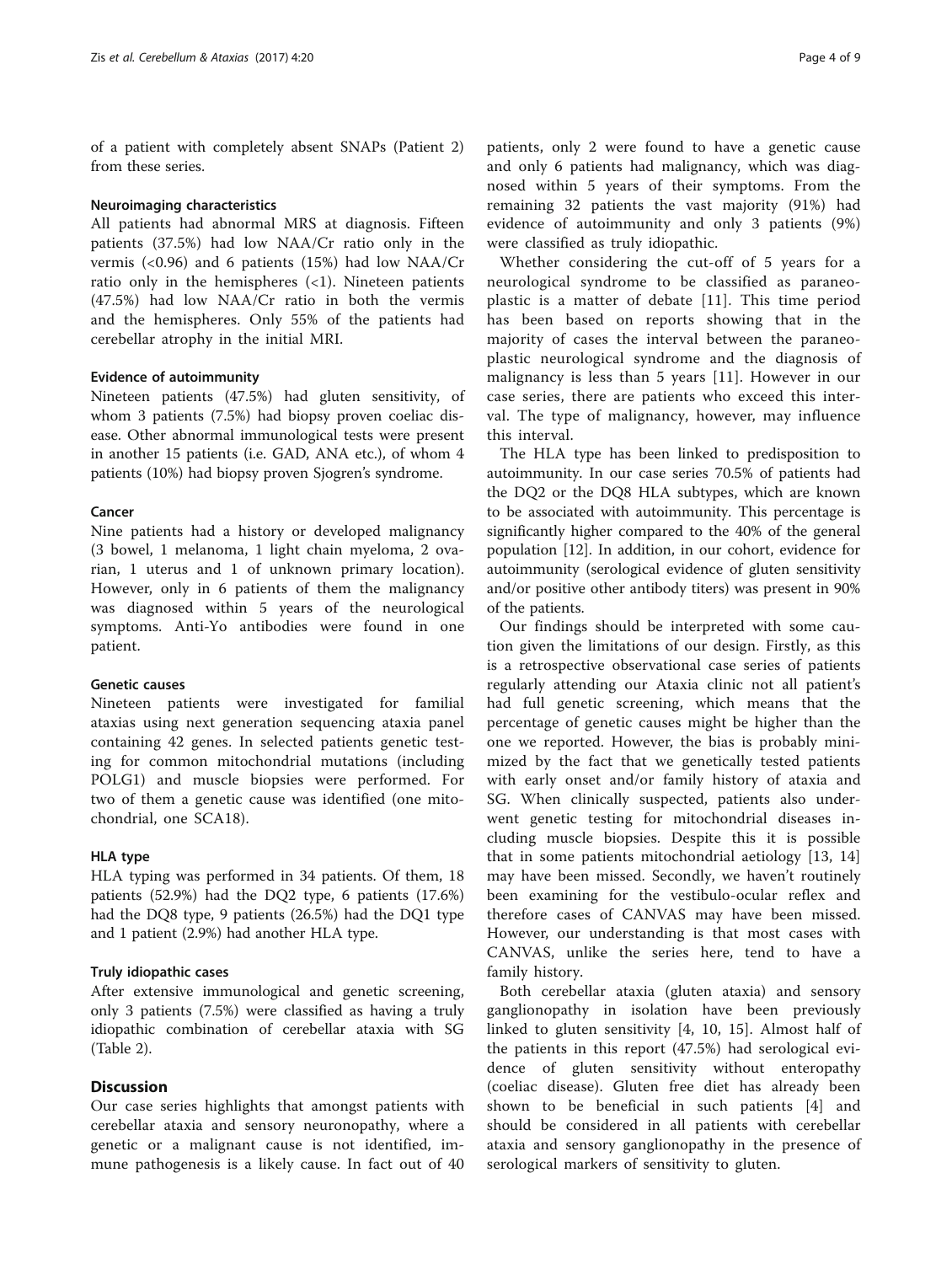<span id="page-4-0"></span>

| Gender | presentation<br>Age at 1st | symptoms<br>First               | Age at first<br>symptoms | diagnosis<br>First | symptoms<br>Second   | diagnosis<br>second<br>Age at | <b>NRI</b>         |
|--------|----------------------------|---------------------------------|--------------------------|--------------------|----------------------|-------------------------------|--------------------|
| Female | Ҿ                          | Unsteadiness<br>in the dark     | Ҿ                        | SG                 | Worsening of balance | $\Im$                         | Normal for age     |
| Female | 59                         | Patchy numbness                 | 57                       | SG                 | No new symptoms      | $\odot$                       | Normal for age     |
| Male   | $\Theta$                   | Patchy numbness                 | 38                       | SG                 | Worsening of balance | $62$                          | Normal for age     |
| Male   | $\odot$                    | Patchy burning pain             | 59                       | SG                 | No new symptoms      | 59                            | Normal for age     |
| Female | $\overline{76}$            | Unsteadiness/<br>Numbness       | 76                       | SG                 | Worsening of balance | æ                             | Normal for age     |
| Male   | $\frac{1}{2}$              | Patchy numbness                 | $\frac{1}{2}$            | SG                 | No new symptoms      | $\mathcal{L}$                 | Normal for age     |
| Male   | 52                         | Pain in feet                    | $\frac{9}{4}$            | SG                 | Worsening of balance | $\approx$                     | Normal for age     |
| Female | 55                         | Patchy numbness                 | 55                       | SG                 | Worsening of balance | 69                            | Normal for age     |
| Male   | $\mathcal{O}$              | Unsteadiness                    | $\sqrt{4}$               | SG                 | Worsening of balance | $68$                          | Cerebellar atrophy |
| Female | $\overline{6}$             | Patchy pain                     | $\overline{\circ}$       | SG                 | Worsening of balance | 67                            | Normal for age     |
| Female | $58\,$                     | Patchy numbness                 | 57                       | SG                 | Worsening of balance | $\lesssim$                    | Normal for age     |
| Female | 35                         | Patchy numbness                 | 35                       | SG                 | Worsening of balance | $\frac{1}{2}$                 | Normal for age     |
| Female | $\varphi$                  | Unsteadiness                    | 42                       | Cerebellar ataxia  | Patchy sensory loss  | $\frac{4}{5}$                 | Cerebellar atrophy |
| Male   | 与                          | Unsteadiness                    | $\overline{4}$           | Cerebellar ataxia  | Worsening of balance | $58$                          | Cerebellar atrophy |
| Female | 57                         | Unsteadiness/<br>Dizziness      | 55                       | Cerebellar ataxia  | Sensory symptoms     | 69                            | Cerebellar atrophy |
| Male   | 52                         | Unsteadiness                    | 51                       | Cerebellar ataxia  | Sensory symptoms     | 57                            | Cerebellar atrophy |
| Female | $\mathbb{S}^{\mathbb{O}}$  | Slurred speech<br>Unsteadiness/ | $47$                     | Cerebellar ataxia  | Sensory symptoms     | 54                            | Cerebellar atrophy |
| Male   | $\ddot{4}$                 | Unsteadiness                    | $\overline{3}9$          | Cerebellar ataxia  | No new symptoms      | Ҿ                             | Cerebellar atrophy |
| Female | 54                         | Unsteadiness                    | 53                       | Cerebellar ataxia  | Sensory symptoms     | $\odot$                       | Cerebellar atrophy |
| Male   | 67                         | Unsteadiness                    | 54                       | Cerebellar ataxia  | symptoms<br>No new   | $\overline{76}$               | Cerebellar atrophy |
| Male   | 8 <sup>o</sup>             | Unsteadiness                    | 99                       | Cerebellar ataxia  | No new symptoms      | 2                             | Cerebellar atrophy |
| Female | $\infty$                   | Unsteadiness                    | $63$                     | Cerebellar ataxia  | Sensory symptoms     | $\mathcal{S}^{\mathcal{S}}$   | Normal for age     |
| Female | 65                         | Unsteadiness                    | 59                       | Cerebellar ataxia  | Patch sensory loss   | $68$                          | Cerebellar atrophy |
| Female | $\frac{4}{6}$              | Unsteadiness                    | $\frac{4}{6}$            | Cerebellar ataxia  | Patchy sensory loss  | $58\,$                        | Cerebellar atrophy |
| Female | $8o$                       | Unsteadiness                    | 64                       | Cerebellar ataxia  | No new symptoms      | $69$                          | Normal for age     |
| Female | $\ensuremath{\mathsf{68}}$ | Unsteadiness                    | $\sqrt{6}$               | Cerebellar ataxia  | Sensory symptoms     | $69$                          | Normal for age     |
| Male   | $\overline{\infty}$        | Unsteadiness                    | 79                       | Cerebellar ataxia  | Worsening of balance | 85                            | Normal for age     |
| Female | 2                          | Unsteadiness                    | $\infty$                 | Cerebellar ataxia  | Sensory symptoms     | 33                            | Cerebellar atrophy |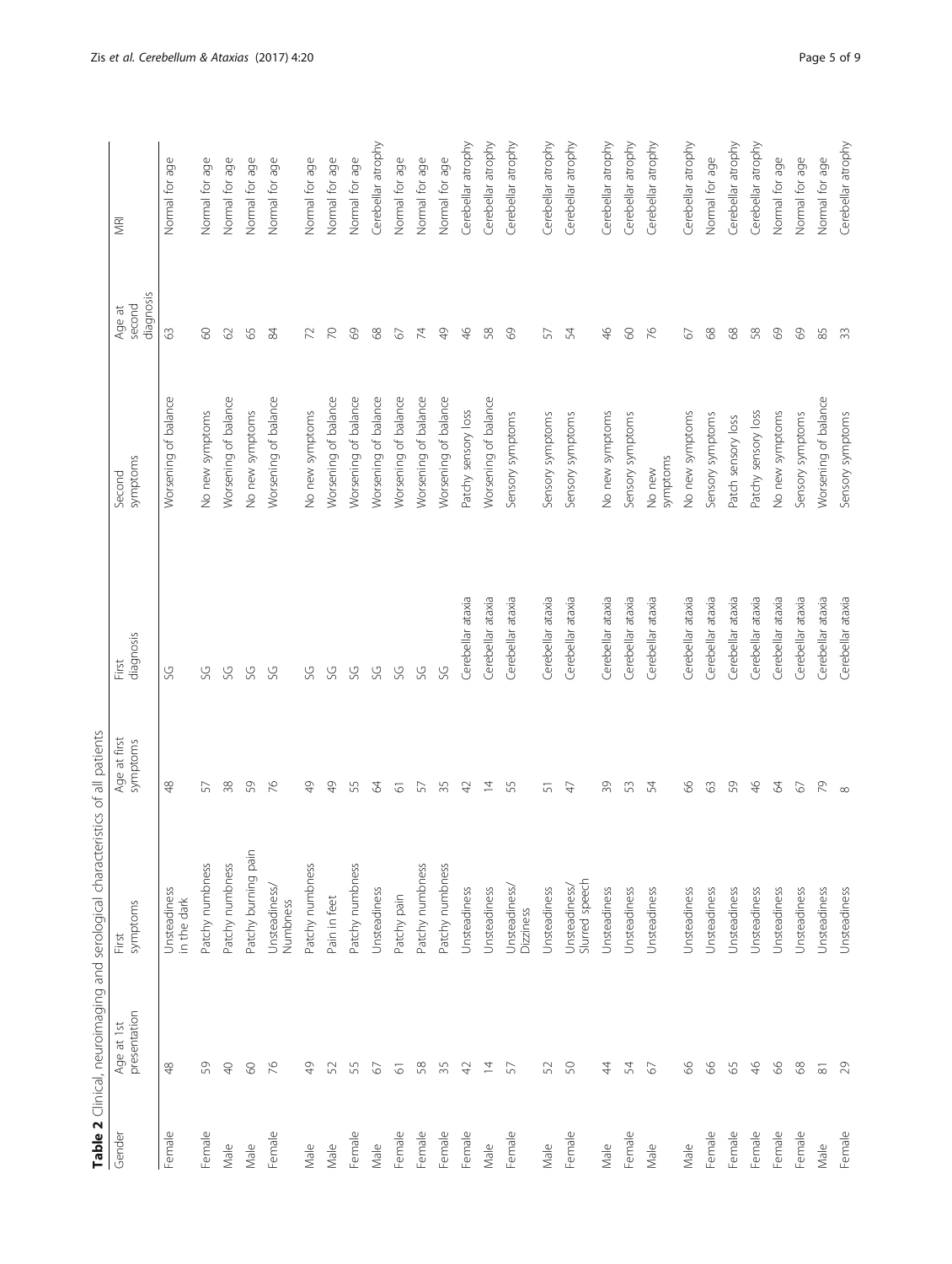|        |     | <b>SHOWS CONTROLS AND CONSIDERED ASSESSMENT OF A SHOW CONSIDERATION CONTROLS CONSIDERED A CHARGE OF A SHOW CONSIDERATION</b> |               |                       |                     |                    |
|--------|-----|------------------------------------------------------------------------------------------------------------------------------|---------------|-----------------------|---------------------|--------------------|
| Male   | 43  | Unsteadiness                                                                                                                 | 34            | Both at the same time | 43                  | Cerebellar atrophy |
| Female | ِّف | Unsteadiness/<br>Numbness                                                                                                    | 8             | Both at the same time | 5                   | Cerebellar atrophy |
| Female | ळ   | Unsteadiness                                                                                                                 | 80            | Both at the same time | $\overline{\infty}$ | Cerebellar atrophy |
| Male   |     | Unsteadiness/<br>Numbness                                                                                                    | 5             | Both at the same time |                     | Cerebellar atrophy |
| Female | 55  | Unsteadiness/Pain                                                                                                            | 49            | Both at the same time | 55                  | Cerebellar atrophy |
| Male   | 2   | Jnsteadiness                                                                                                                 | 54            | Both at the same time | 2                   | Cerebellar atrophy |
| Male   |     | Unsteadiness                                                                                                                 | 67            | Both at the same time | R                   | Normal for age     |
| Male   | 54  | Jnsteadiness                                                                                                                 | $\frac{1}{4}$ | Both at the same time | 54                  | Cerebellar atrophy |
| Female | 20  | Jnsteadiness                                                                                                                 | 69            | Both at the same time | 20                  | Normal for age     |
| Male   |     | Jnsteadiness                                                                                                                 | 55            | Both at the same time | 57                  | Cerebellar atrophy |
| Male   | 6   | Unsteadiness/<br>Numbness                                                                                                    | 61            | Both at the same time | 2                   | Normal for age     |
| Female | S   | Unsteadiness                                                                                                                 | 64            | Both at the same time | 69                  | Cerebellar atrophy |
|        |     |                                                                                                                              |               |                       |                     |                    |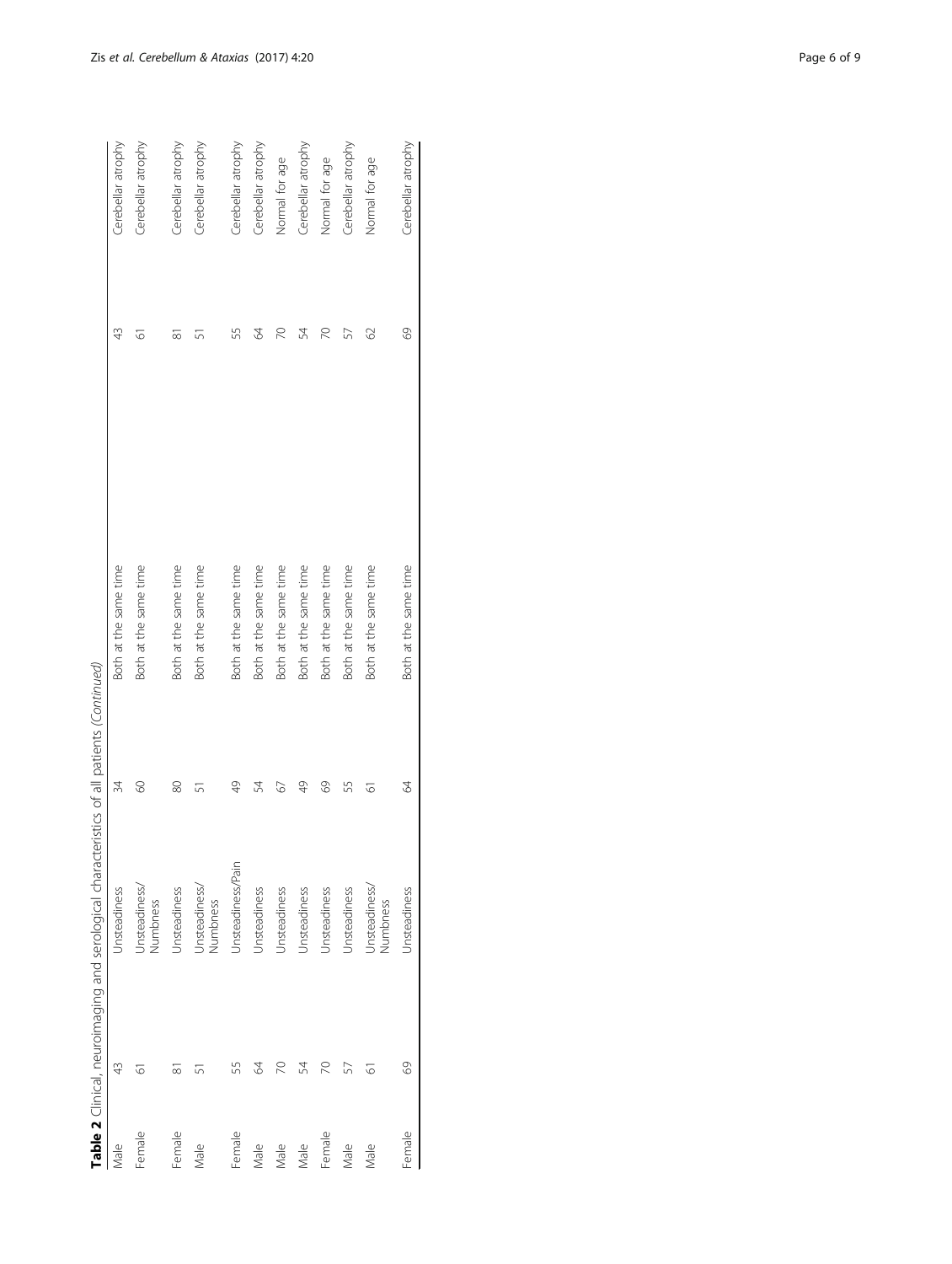|        |                          | Table 2 Clinical, neuroimaging and serological characteristics of all patients (Continued) |                    |                                  |                         |                                        |         |                               |               |                  |
|--------|--------------------------|--------------------------------------------------------------------------------------------|--------------------|----------------------------------|-------------------------|----------------------------------------|---------|-------------------------------|---------------|------------------|
| Gender | Abnormal<br>MRS          | <b>SNAPs</b>                                                                               | serology<br>Gluten | Duodenum<br>biopsy               | A<br>H                  | autoimmunity<br>evidence of<br>Other   | Cancer  | diagnosis<br>Age at<br>cancer | Genetics      | Truly idiopathic |
| Female | hemisphere<br>Vermis and | Absent                                                                                     | Negative           | $\lessgtr$                       | DQ <sub>2</sub>         | Crohn's                                |         |                               | Negative      |                  |
| Female | Vermis                   | Asymmetrical                                                                               | Positive           | $\Theta$                         | DQ <sub>2</sub>         | dsDNA+, RF+<br>TPO+,                   | Ovarian | $38$                          |               |                  |
| Male   | Vermis                   | Absent                                                                                     | Positive           | Normal                           | DQ <sub>2</sub>         | ANA+, GM1+,<br>Sarcoidosis<br>P-ANCA+, |         |                               |               |                  |
| Male   | Hemisphere               | Asymmetrical                                                                               | Positive           | Normal                           | DQ <sub>2</sub>         |                                        |         |                               |               |                  |
| Female | Hemisphere               | Asymmetrical                                                                               | Positive           | $\Theta$                         | DQ <sub>2</sub>         |                                        |         |                               |               |                  |
| Male   | Hemisphere               | Absent                                                                                     | Negative           | $\stackrel{\triangleleft}{\geq}$ | $\overline{Q}$          | ANA+, RF+                              |         |                               | Negative      |                  |
| Male   | Vermis                   | Asymmetrical                                                                               | Negative           | $\lessgtr$                       | $\overline{Q}$          | P-ANCA+,<br>SACE+<br>ANA+,             |         |                               |               |                  |
| Female | Vermis                   | Asymmetrical                                                                               | Negative           | $\lessgtr$                       | Not done                | +KNH +KNK<br>(Sjogren's)               |         |                               |               |                  |
| Male   | Vermis                   | Absent                                                                                     | Negative           | $\lessgtr$                       | DQ <sub>2</sub>         | P-ANCA+,<br>MGUS<br>ANA+,              |         |                               |               |                  |
| Female | Hemisphere               | Asymmetrical                                                                               | Negative           | $\lessgtr$                       | Not done                | ANA+, ENA+<br>(Sjogren's)              |         |                               |               |                  |
| Female | Hemisphere               | Asymmetrical                                                                               | Negative           | $\stackrel{\triangleleft}{\geq}$ | Other                   |                                        |         |                               |               | Yes              |
| Female | hemisphere<br>Vermis and | Asymmetrical                                                                               | Negative           | $\lessgtr$                       | Not done                | + KNH + KNK<br>(Sjogren's)             |         |                               |               |                  |
| Female | hemisphere<br>Vermis and | Asymmetrical                                                                               | Negative           | $\stackrel{\triangleleft}{\geq}$ | $\overline{\textrm{S}}$ | Anti-Yo+                               | Ovarian | $\frac{4}{3}$                 |               |                  |
| Male   | Vermis                   | Asymmetrical                                                                               | Positive           | $\Theta$                         | $\overline{\text{O}}$   | $\vec{G}$                              |         |                               | Mitochondrial |                  |
| Female | Vermis                   | Absent                                                                                     | Positive           | Normal                           | $\overline{Q}$          | $GAD+$                                 |         |                               | SCA18         |                  |
| Male   | hemisphere<br>Vermis and | Absent                                                                                     | Positive           | Normal                           | DQ8                     |                                        |         |                               | Negative      |                  |
| Female | hemisphere<br>Vermis and | Asymmetrical                                                                               | Positive           | Not done                         | $\widetilde{\text{Q}}$  | $RF +$                                 |         |                               | Negative      |                  |
| Male   | Vermis                   | Asymmetrical                                                                               | Positive           | Normal                           | DQ8                     |                                        |         |                               | Negative      |                  |
| Female | hemisphere<br>Vermis and | Asymmetrica                                                                                | Positive           | Normal                           | $\overline{Q}$          |                                        | Colon   | $69$                          | Negative      |                  |
| Male   | hemisphere<br>Vermis and | Absent                                                                                     | Positive           | Normal                           | D <sub>2</sub>          | ANA+                                   |         |                               | Negative      |                  |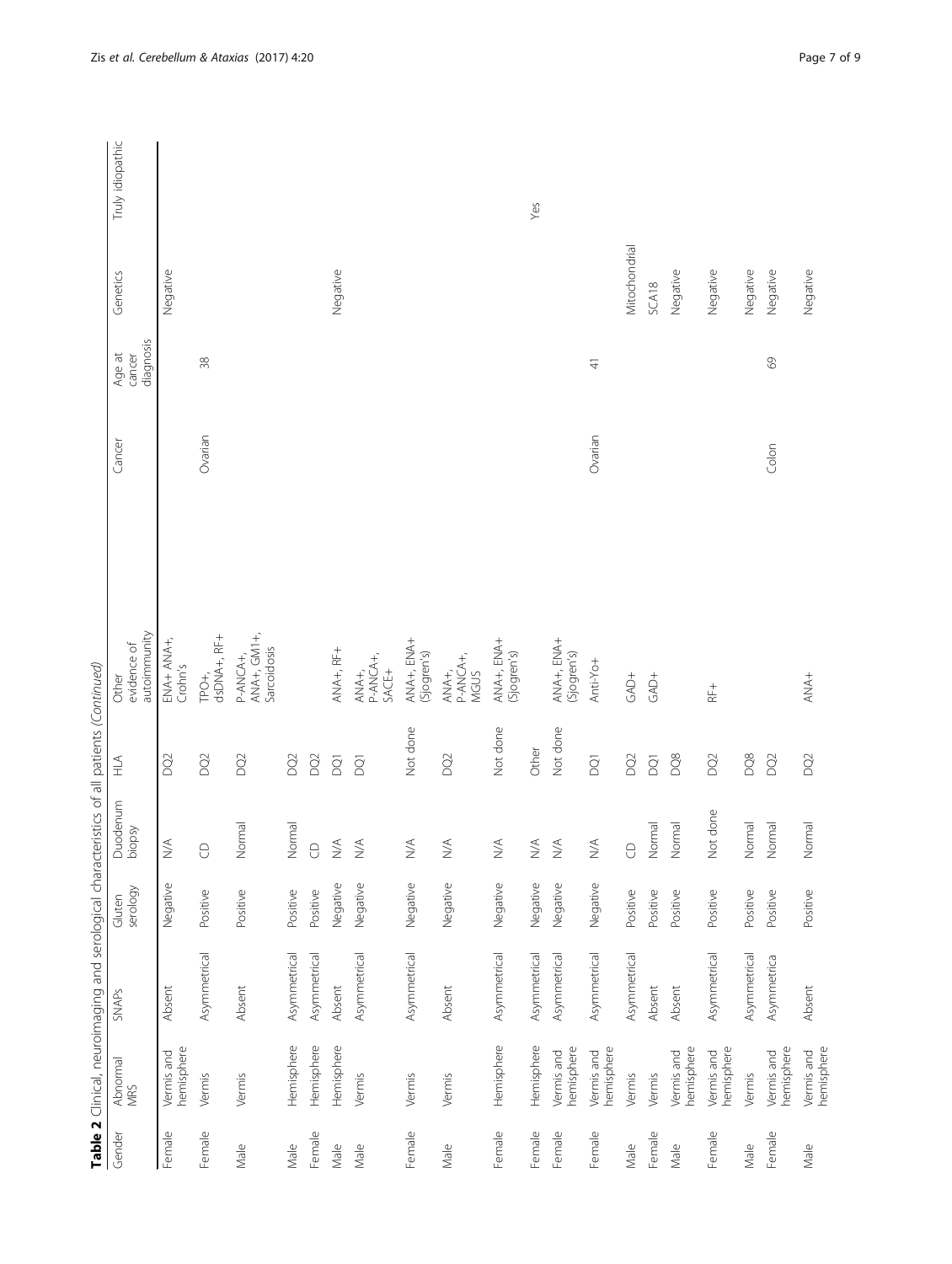| $\geq$<br>86<br>39<br>89<br>64<br>$\overline{z}$<br>of unknown<br>Malignancy<br>Melanoma/<br>myeloma-<br>light chain<br>Myltiple<br>prostate<br>location<br>Possibly<br>primary<br>Uterus<br><b>Bowel</b><br><b>Bowel</b><br>OCB+, TPO+, GAD+ (one occasion only)<br>ANA+, ENA+ (S) ogren's), RF+<br>C-ANCA+, MGUS<br>+KUNK-A '+AVS<br>ANA+, TPO+<br>C-ANCA+<br>P-ANCA+<br>MGUS<br>MGUS<br>$\overline{AA}$<br>ENA+<br>TPO <sup>+</sup><br>TPO <sup>+</sup><br>$R_{+}^{+}$<br>Not done<br>Not done<br>Not done<br>DQ8<br>DQ <sub>2</sub><br>DQ <sub>2</sub><br>DQ8<br>DQ8<br>DQ8<br>DQ <sub>2</sub><br>DQ <sub>2</sub><br>$\overline{O}$<br>$\widetilde{\text{Q}}$<br>$\bar{\textrm{S}}$<br>$\overline{Q}$<br>DQ <sub>2</sub><br>D <sub>2</sub><br>$\overline{Q}$<br>$\overline{\textrm{S}}$<br>$\overline{Q}$<br>Normal<br>Normal<br>Normal<br>Normal<br>Normal<br>Normal<br>Normal<br>Normal<br>$\leq$<br>$\lessgtr$<br>$\frac{1}{2}$<br>$\lessgtr$<br>$\lessgtr$<br>$\stackrel{\triangle}{\geq}$<br>$\frac{1}{2}$<br>$\lessgtr$<br>$\frac{1}{2}$<br>$\lessgtr$<br>$\lessgtr$<br>$\frac{1}{2}$<br>Negative<br>Negative<br>Negative<br>Negative<br>Negative<br>Negative<br>Negative<br>Negative<br>Negative<br>Negative<br>Negative<br>Negative<br>Positive<br>Positive<br>Positive<br>Positive<br>Positive<br>Positive<br>Positive<br>Positive<br>Asymmetrical<br>Asymmetrical<br>Asymmetrical<br>Asymmetrical<br>Asymmetrical<br>Asymmetrical<br>Asymmetrical<br>Asymmetrical<br>Asymmetrical<br>Asymmetrical<br>Asymmetrical<br>Absent<br>Absent<br>Absent<br>Absent<br>Absent<br>Absent<br>Absent<br>Absent<br>Absent<br>Hemisphere<br>hemisphere<br>hemisphere<br>hemisphere<br>hemisphere<br>hemisphere<br>hemisphere<br>hemisphere<br>hemisphere<br>hemisphere<br>hemisphere<br>hemisphere<br>hemisphere<br>Vermis and<br>Vermis and<br>Vermis and<br>Vermis and<br>Vermis and<br>Vermis and<br>Vermis and<br>Vermis and<br>Vermis and<br>Vermis and<br>Vermis and<br>Vermis and<br>Vermis<br>Vermis<br>Vermis<br>Vermis<br>Vermis<br>Vermis<br>Vermis<br>Female<br>Female<br>Female<br>Female<br>Female<br>Female<br>Female<br>Female<br>Female<br>Female<br>Female<br>Male<br>Male<br>Male<br>Male<br>Male<br>Male<br>Male<br>Male<br>Male |  | Table 2 Clinical, neuroimaging and serological characteristics of all patients (Continued) |  |  |  |          |     |
|-----------------------------------------------------------------------------------------------------------------------------------------------------------------------------------------------------------------------------------------------------------------------------------------------------------------------------------------------------------------------------------------------------------------------------------------------------------------------------------------------------------------------------------------------------------------------------------------------------------------------------------------------------------------------------------------------------------------------------------------------------------------------------------------------------------------------------------------------------------------------------------------------------------------------------------------------------------------------------------------------------------------------------------------------------------------------------------------------------------------------------------------------------------------------------------------------------------------------------------------------------------------------------------------------------------------------------------------------------------------------------------------------------------------------------------------------------------------------------------------------------------------------------------------------------------------------------------------------------------------------------------------------------------------------------------------------------------------------------------------------------------------------------------------------------------------------------------------------------------------------------------------------------------------------------------------------------------------------------------------------------------------------------------------------------------------------------------------------------------------------------------------------------------------------------------------------------------------------------------------------------|--|--------------------------------------------------------------------------------------------|--|--|--|----------|-----|
|                                                                                                                                                                                                                                                                                                                                                                                                                                                                                                                                                                                                                                                                                                                                                                                                                                                                                                                                                                                                                                                                                                                                                                                                                                                                                                                                                                                                                                                                                                                                                                                                                                                                                                                                                                                                                                                                                                                                                                                                                                                                                                                                                                                                                                                     |  |                                                                                            |  |  |  |          |     |
|                                                                                                                                                                                                                                                                                                                                                                                                                                                                                                                                                                                                                                                                                                                                                                                                                                                                                                                                                                                                                                                                                                                                                                                                                                                                                                                                                                                                                                                                                                                                                                                                                                                                                                                                                                                                                                                                                                                                                                                                                                                                                                                                                                                                                                                     |  |                                                                                            |  |  |  | Negative | Yes |
|                                                                                                                                                                                                                                                                                                                                                                                                                                                                                                                                                                                                                                                                                                                                                                                                                                                                                                                                                                                                                                                                                                                                                                                                                                                                                                                                                                                                                                                                                                                                                                                                                                                                                                                                                                                                                                                                                                                                                                                                                                                                                                                                                                                                                                                     |  |                                                                                            |  |  |  | Negative |     |
|                                                                                                                                                                                                                                                                                                                                                                                                                                                                                                                                                                                                                                                                                                                                                                                                                                                                                                                                                                                                                                                                                                                                                                                                                                                                                                                                                                                                                                                                                                                                                                                                                                                                                                                                                                                                                                                                                                                                                                                                                                                                                                                                                                                                                                                     |  |                                                                                            |  |  |  | Negative |     |
|                                                                                                                                                                                                                                                                                                                                                                                                                                                                                                                                                                                                                                                                                                                                                                                                                                                                                                                                                                                                                                                                                                                                                                                                                                                                                                                                                                                                                                                                                                                                                                                                                                                                                                                                                                                                                                                                                                                                                                                                                                                                                                                                                                                                                                                     |  |                                                                                            |  |  |  | Negative | Yes |
|                                                                                                                                                                                                                                                                                                                                                                                                                                                                                                                                                                                                                                                                                                                                                                                                                                                                                                                                                                                                                                                                                                                                                                                                                                                                                                                                                                                                                                                                                                                                                                                                                                                                                                                                                                                                                                                                                                                                                                                                                                                                                                                                                                                                                                                     |  |                                                                                            |  |  |  |          |     |
|                                                                                                                                                                                                                                                                                                                                                                                                                                                                                                                                                                                                                                                                                                                                                                                                                                                                                                                                                                                                                                                                                                                                                                                                                                                                                                                                                                                                                                                                                                                                                                                                                                                                                                                                                                                                                                                                                                                                                                                                                                                                                                                                                                                                                                                     |  |                                                                                            |  |  |  |          |     |
|                                                                                                                                                                                                                                                                                                                                                                                                                                                                                                                                                                                                                                                                                                                                                                                                                                                                                                                                                                                                                                                                                                                                                                                                                                                                                                                                                                                                                                                                                                                                                                                                                                                                                                                                                                                                                                                                                                                                                                                                                                                                                                                                                                                                                                                     |  |                                                                                            |  |  |  | Negative |     |
|                                                                                                                                                                                                                                                                                                                                                                                                                                                                                                                                                                                                                                                                                                                                                                                                                                                                                                                                                                                                                                                                                                                                                                                                                                                                                                                                                                                                                                                                                                                                                                                                                                                                                                                                                                                                                                                                                                                                                                                                                                                                                                                                                                                                                                                     |  |                                                                                            |  |  |  |          |     |
|                                                                                                                                                                                                                                                                                                                                                                                                                                                                                                                                                                                                                                                                                                                                                                                                                                                                                                                                                                                                                                                                                                                                                                                                                                                                                                                                                                                                                                                                                                                                                                                                                                                                                                                                                                                                                                                                                                                                                                                                                                                                                                                                                                                                                                                     |  |                                                                                            |  |  |  | Negative |     |
|                                                                                                                                                                                                                                                                                                                                                                                                                                                                                                                                                                                                                                                                                                                                                                                                                                                                                                                                                                                                                                                                                                                                                                                                                                                                                                                                                                                                                                                                                                                                                                                                                                                                                                                                                                                                                                                                                                                                                                                                                                                                                                                                                                                                                                                     |  |                                                                                            |  |  |  |          |     |
|                                                                                                                                                                                                                                                                                                                                                                                                                                                                                                                                                                                                                                                                                                                                                                                                                                                                                                                                                                                                                                                                                                                                                                                                                                                                                                                                                                                                                                                                                                                                                                                                                                                                                                                                                                                                                                                                                                                                                                                                                                                                                                                                                                                                                                                     |  |                                                                                            |  |  |  |          |     |
|                                                                                                                                                                                                                                                                                                                                                                                                                                                                                                                                                                                                                                                                                                                                                                                                                                                                                                                                                                                                                                                                                                                                                                                                                                                                                                                                                                                                                                                                                                                                                                                                                                                                                                                                                                                                                                                                                                                                                                                                                                                                                                                                                                                                                                                     |  |                                                                                            |  |  |  | Negative |     |
|                                                                                                                                                                                                                                                                                                                                                                                                                                                                                                                                                                                                                                                                                                                                                                                                                                                                                                                                                                                                                                                                                                                                                                                                                                                                                                                                                                                                                                                                                                                                                                                                                                                                                                                                                                                                                                                                                                                                                                                                                                                                                                                                                                                                                                                     |  |                                                                                            |  |  |  | Negative |     |
|                                                                                                                                                                                                                                                                                                                                                                                                                                                                                                                                                                                                                                                                                                                                                                                                                                                                                                                                                                                                                                                                                                                                                                                                                                                                                                                                                                                                                                                                                                                                                                                                                                                                                                                                                                                                                                                                                                                                                                                                                                                                                                                                                                                                                                                     |  |                                                                                            |  |  |  |          |     |
|                                                                                                                                                                                                                                                                                                                                                                                                                                                                                                                                                                                                                                                                                                                                                                                                                                                                                                                                                                                                                                                                                                                                                                                                                                                                                                                                                                                                                                                                                                                                                                                                                                                                                                                                                                                                                                                                                                                                                                                                                                                                                                                                                                                                                                                     |  |                                                                                            |  |  |  |          |     |
|                                                                                                                                                                                                                                                                                                                                                                                                                                                                                                                                                                                                                                                                                                                                                                                                                                                                                                                                                                                                                                                                                                                                                                                                                                                                                                                                                                                                                                                                                                                                                                                                                                                                                                                                                                                                                                                                                                                                                                                                                                                                                                                                                                                                                                                     |  |                                                                                            |  |  |  |          |     |
|                                                                                                                                                                                                                                                                                                                                                                                                                                                                                                                                                                                                                                                                                                                                                                                                                                                                                                                                                                                                                                                                                                                                                                                                                                                                                                                                                                                                                                                                                                                                                                                                                                                                                                                                                                                                                                                                                                                                                                                                                                                                                                                                                                                                                                                     |  |                                                                                            |  |  |  | Negative |     |
|                                                                                                                                                                                                                                                                                                                                                                                                                                                                                                                                                                                                                                                                                                                                                                                                                                                                                                                                                                                                                                                                                                                                                                                                                                                                                                                                                                                                                                                                                                                                                                                                                                                                                                                                                                                                                                                                                                                                                                                                                                                                                                                                                                                                                                                     |  |                                                                                            |  |  |  |          |     |
|                                                                                                                                                                                                                                                                                                                                                                                                                                                                                                                                                                                                                                                                                                                                                                                                                                                                                                                                                                                                                                                                                                                                                                                                                                                                                                                                                                                                                                                                                                                                                                                                                                                                                                                                                                                                                                                                                                                                                                                                                                                                                                                                                                                                                                                     |  |                                                                                            |  |  |  |          |     |